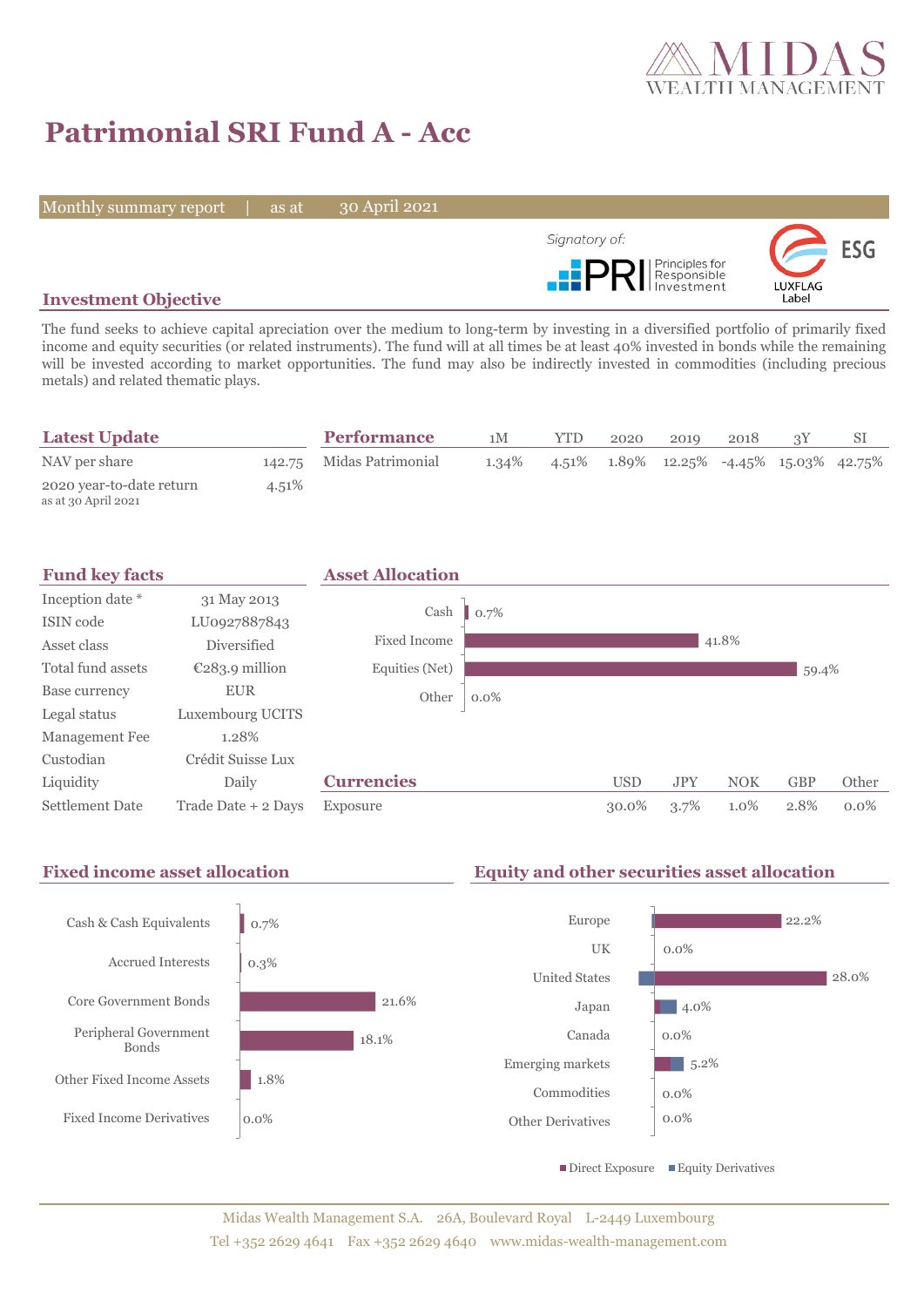

 $10.6%$ 

30.4%

**3.1%**  $\Box$  7.9%  $10.4%$  $16.0\%$ 

 $6.1\%$ 5.3%  $\blacksquare$  4.5% 0.0%

## **Patrimonial SRI Fund A - Acc**

Monthly summary report | as at

30 April 2021

| Top 10 fixed income holdings            | Rating       | Weight  |             | <b>Fixed income rating breakdown</b> |
|-----------------------------------------|--------------|---------|-------------|--------------------------------------|
| BTPS: BTPS 0.35 02/01/25                | BBB-         | $3.3\%$ |             |                                      |
| BUNDESSCHATZANW: BKO 0 03/11/22         | AAA          | $2.9\%$ | AAA         | $27.5\%$                             |
| BTPS : BTPS $1.07/15/22$                | BBB-         | 2.6%    | AA          | 19.6%                                |
| SPANISH GOV'T: SPGB o 01/31/26          | $BBB+$       | 2.5%    | А           | $9.3\%$                              |
| NETHERLANDS GOVT: NETHER 3 1/4 07/15/21 | <b>AAA</b>   | 2.5%    | <b>BBB</b>  | 34.4%                                |
| HELLENIC REPUBLI : GGB 4 3/8 08/01/22   | $BB-$        | $2.3\%$ | <b>BB</b>   | $9.3\%$                              |
| IRISH GOVT: IRISH 1 05/15/26            | $\mathbf{A}$ | 2.1%    | $\mathbf B$ | $0.0\%$                              |
| SPANISH GOV'T: SPGB 0.4 04/30/22        | $BBB+$       | 2.0%    | <b>CCC</b>  | $0.0\%$                              |
| FRANCE O.A.T.: FRTR 0 02/25/22          | AA           | 2.0%    |             |                                      |
| REP OF POLAND: POLAND 0 02/10/25        | $A-$         | 1.8%    | <b>NR</b>   | $0.0\%$                              |

| Top 10 equity holdings    | Sector                        | Weight  | <b>Equity sector breakdown</b> |                  |
|---------------------------|-------------------------------|---------|--------------------------------|------------------|
| <b>BROADCOM INC</b>       | <b>Information Technology</b> | $2.3\%$ | <b>Consumer Discretionary</b>  |                  |
| <b>AMAZON.COM INC</b>     | Consumer Discretionary        | $2.3\%$ | <b>Consumer Staples</b>        | 3.1 <sup>6</sup> |
| <b>MICROSOFT CORP</b>     | <b>Information Technology</b> | $2.1\%$ | Energy                         |                  |
| <b>PROSUS NV</b>          | Consumer Discretionary        | 2.0%    | Financials                     |                  |
| UNIBAIL-RODAMCO-WESTFIELD | Real Estate                   | $2.0\%$ | Health Care                    |                  |
| PAYPAL HOLDINGS INC       | <b>Information Technology</b> | 1.9%    | <b>Information Technology</b>  |                  |
| <b>ASML HOLDING NV</b>    | <b>Information Technology</b> | 1.8%    | Industrials<br>Materials       | 6                |
| UNITEDHEALTH GROUP INC    | Health Care                   | $1.7\%$ | <b>Communication Services</b>  | 5.<br>4.5        |
| <b>IQVIA HOLDINGS INC</b> | <b>Health Care</b>            | 1.7%    | Utilities                      | $0.0\%$          |
| <b>L'OREAL</b>            | <b>Consumer Staples</b>       | 1.6%    | <b>Real Estate</b>             | - 5.             |

## **Thematics breakdown**



#### $\Box$  5.7% Real Estate

| Top 5 funds and other holdings                      |      |  |  |  |  |
|-----------------------------------------------------|------|--|--|--|--|
| Allianz China A-Shares                              | 2.8% |  |  |  |  |
| iShares STOXX Europe 600 Oil & Gas UCITS 2.0%       |      |  |  |  |  |
| iShares $S\&P$ 500 Financials Sector UCITS ETI 1.9% |      |  |  |  |  |
| iShares EURO STOXX Banks 30-15 UCITS ET             | 1.1% |  |  |  |  |
| iShares STOXX Europe 600 Basic Resources I 1.0%     |      |  |  |  |  |